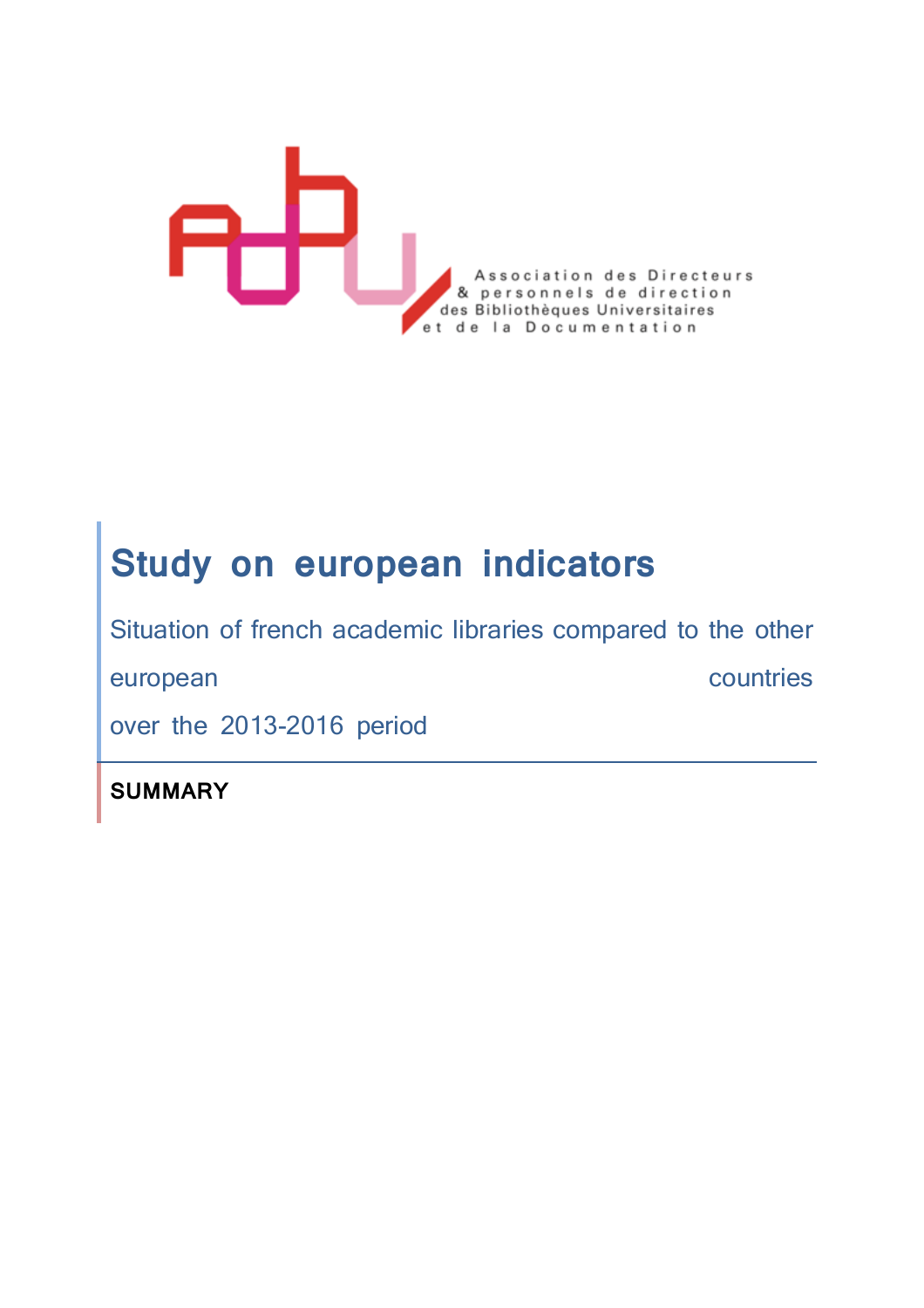*As we are facing an evolution in research and new models of teaching and learning, a strong increase in student numbers is evident everywhere in Europe. This trend will most probably continue in the coming years, increasing the pressure on academic libraries. Facing a particularly strong situation in increased student numbers, the French HER libraries Executives association (ADBU) took the initiative to launch a European comparative study on Key and Performance indicators in Academic Libraries over the 2013-2016 period.*

*The study covered library buildings and equipment, space and seats per student, opening days and hours, usage levels, library services, user training, staff per student / documentary budgets / total expenditure, staff training, documentation loans / consultation / downloads, in both relative and absolute value.*

*These initial findings should be updated in the years to come (and as of 2017), in collaboration with our European partners, providing indicators that are more coherent between countries, or enriched, notably to try to better assess the contribution made by libraries to student success and research performance.*

## **The situation of French university libraries compared to other European countries over the period 2013-2016**

An increase in student numbers has been observed across Europe and has been particularly strong in France (+ 8.8% over 2013-2016). This trend should continue in the coming years and will increase the pressure on resources in French university libraries.

Regarding " libraries as spaces", France benefited from building programmes until 2015. This had a positive impact on indicators relating to physical space, e.g. circulation space per student, number of seats per student but regressed in 2016 due to the proportionately higher increase of student numbers in France.

Taking into account known increases in absolute value, the relative lag or falling behind of France in comparison with the wider European average (ie the average of the indicators based on the 13 countries covered by this study) is particularly evident with regard to library budgets (total expenditure, staff costs and acquisitions expenditure per student).

In terms of library staff (FTE per student), weekly opening hours and annual opening days (these two indicators being obviously linked), French libraries are clearly falling behind the European situation.

On this last point, the national HER French "Plan Bibliothèques ouvertes" ("Open Libraries" programme) should bear fruit as of 2017 or 2018, see [https://adbu.fr/plan](https://adbu.fr/plan-bibliotheques-ouvertes-21-projets-detablissements-retenus/)[bibliotheques-ouvertes-21-projets-detablissements-retenus/](https://adbu.fr/plan-bibliotheques-ouvertes-21-projets-detablissements-retenus/)

One of the characteristics of the French situation also lies in the fact that in France *the documentary (acquisitions) expenditure, in relation to staff costs or to the total expenditure of the institution*, is lower than elsewhere - reasons for which have not yet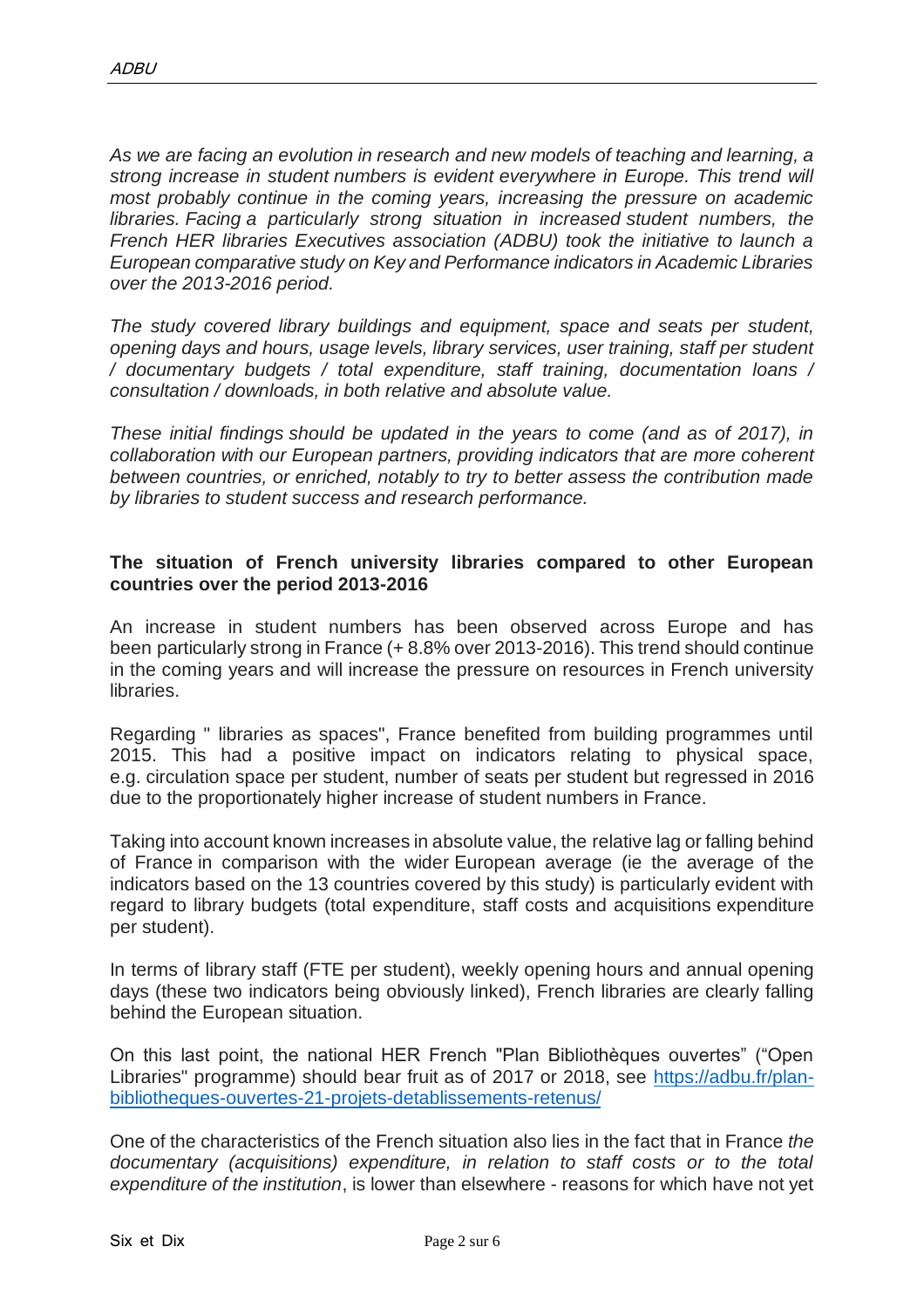not been fully analysed (but probably linked to the differences between the compared countries (e.g. in publishing, labour costs and job structures).

France, on the other hand, shows a proportionally more favourable situation, albeit with room for improvement, in user training per student and library staff lifelong training by FTE.

France is following obvious and globally shared trends in terms of the evolution of use: a sharp decrease in student borrowing, along with a very strong increase in the usage of electronic resources per student, both eBooks and eJournals.

Nevertheless, the French situation remains below the European average in certain usage indicators: footfall (visits to the library) per student (decrease over the period studied in France, but with a rebound observed in 2017), document lending per student, e-reading per student (these trends are also visible in LIBQUAL surveys).

This observation can certainly be explained by the low integration of libraries into the educational curricula of French HER institutions. This situation, despite some strengthening, remains clearly less common in France than in other European countries. The low use, lower than elsewhere, that French students make of electronic resources could be explained by the fact that they are, for the most part, written in English and intended for research.

These initial observations should be updated in the coming years (and as soon as 2017), in consultation with our European partners, with more coherent indicators between countries, or enriched, in particular to try to better assess the contributions made by libraries to student academic success or research performance.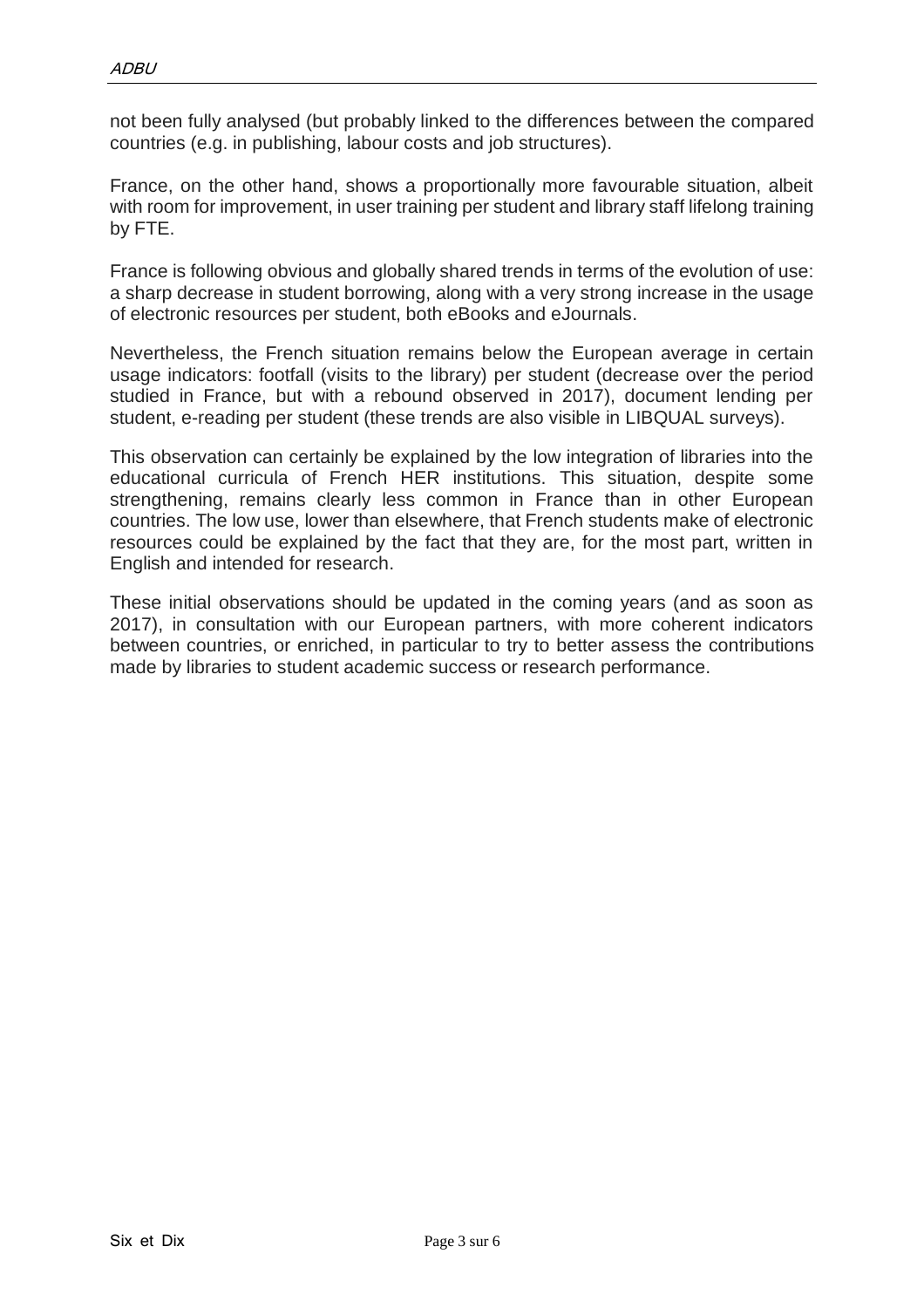Legend :

| French situation | Above European | <b>Below European</b> | At the same level as |
|------------------|----------------|-----------------------|----------------------|
|                  | average        | average               | the European         |
|                  |                |                       | average              |

Trends over the 2013-2016 period : 7Rise 77Strong rise NDrop NNStrong drop → Stability

ST = student ; AS = Academic staff

| Values and<br>evolutions                                        | France                                                             | Average for the<br>countries of the<br>study $(13)$ | Germany                              | United Kingdom                           |  |
|-----------------------------------------------------------------|--------------------------------------------------------------------|-----------------------------------------------------|--------------------------------------|------------------------------------------|--|
| Target audience of the libraries                                |                                                                    |                                                     |                                      |                                          |  |
| D0. Population                                                  | 66 million<br>$7+1,8%$                                             | Total: 327 million<br>$7+1,6%$                      | 82 million<br>$7+2,1%$               | 66 million<br>$7+2,3%$                   |  |
| D1. Students                                                    | 1.7 million<br>$7 + 8,8%$                                          | Total : $> 9$ million<br>7 (NC 3 countries)         | 2,4 million<br>$7+7,8%$              | 1,9 million<br>$7+1,1%$                  |  |
| I0. Percentage of<br>students in the<br>population              | 2,5%<br>$7 + 6,9%$                                                 | 2,9% (NC 3<br>countries)<br>$7+2,5%$                | 3%<br>$7+5,6%$                       | 3%<br>$\div 0.5\%$                       |  |
| Physical libraries                                              |                                                                    |                                                     |                                      |                                          |  |
| 11. Gross floor area<br>per student                             | $0.45$ m2 / ST<br>$7 + 5,6%$                                       | 0,46 m2 / ST<br>$\rightarrow +0,1%$                 | 0,42 m2 / ST<br>$\rightarrow -0.4\%$ | <b>NC</b>                                |  |
| 12. Nb of students<br>per seat                                  | 10,1 ST / seat<br>$\blacktriangleright$ 3,1%                       | 13,5 ST / seat<br>$\rightarrow +0,1%$               | 19 ST / seat<br>$4-4,5%$             | 9,7 ST / seat<br>$3 - 5,4%$              |  |
| D15. Opening hours<br>per week                                  | 59 h / week<br>$(lib. > 100 \text{ seats})$<br>$\rightarrow +0,8%$ | 67,5 h / week<br>$7+7,7%$                           | 70 h / week +<br>$7+2,3%$            | <b>NC</b>                                |  |
| D16. Opening days<br>per year                                   | 235 d / year<br>$(lib. > 100 \text{ seats})$<br>$4 - 1,1%$         | 266 d / year<br>$\rightarrow +0,1%$                 | 290 d / year<br>$7+1,5%$             | <b>NC</b>                                |  |
| Library human resources                                         |                                                                    |                                                     |                                      |                                          |  |
| I3. Staff (FTE) /<br>1000 students                              | 3,8 FTE / 1000 ST.<br>$-6\%$                                       | 5,0 FTE / 1000 ST<br>$4-5.3%$                       | 4,9 FTE / 1000 ST<br>$-0.6%$         | 5,1 FTE / 1000 ST<br>$\rightarrow$ +0,2% |  |
| I20. Nb of training<br>days / year/<br>member of staff<br>(FTE) | 3 d / year / FTE<br>$7+4,6%$                                       | 2,8 d / year / FTE<br>$3-8,5%$                      | 2,5 d / year / FTE<br>$-0.6%$        | <b>NC</b>                                |  |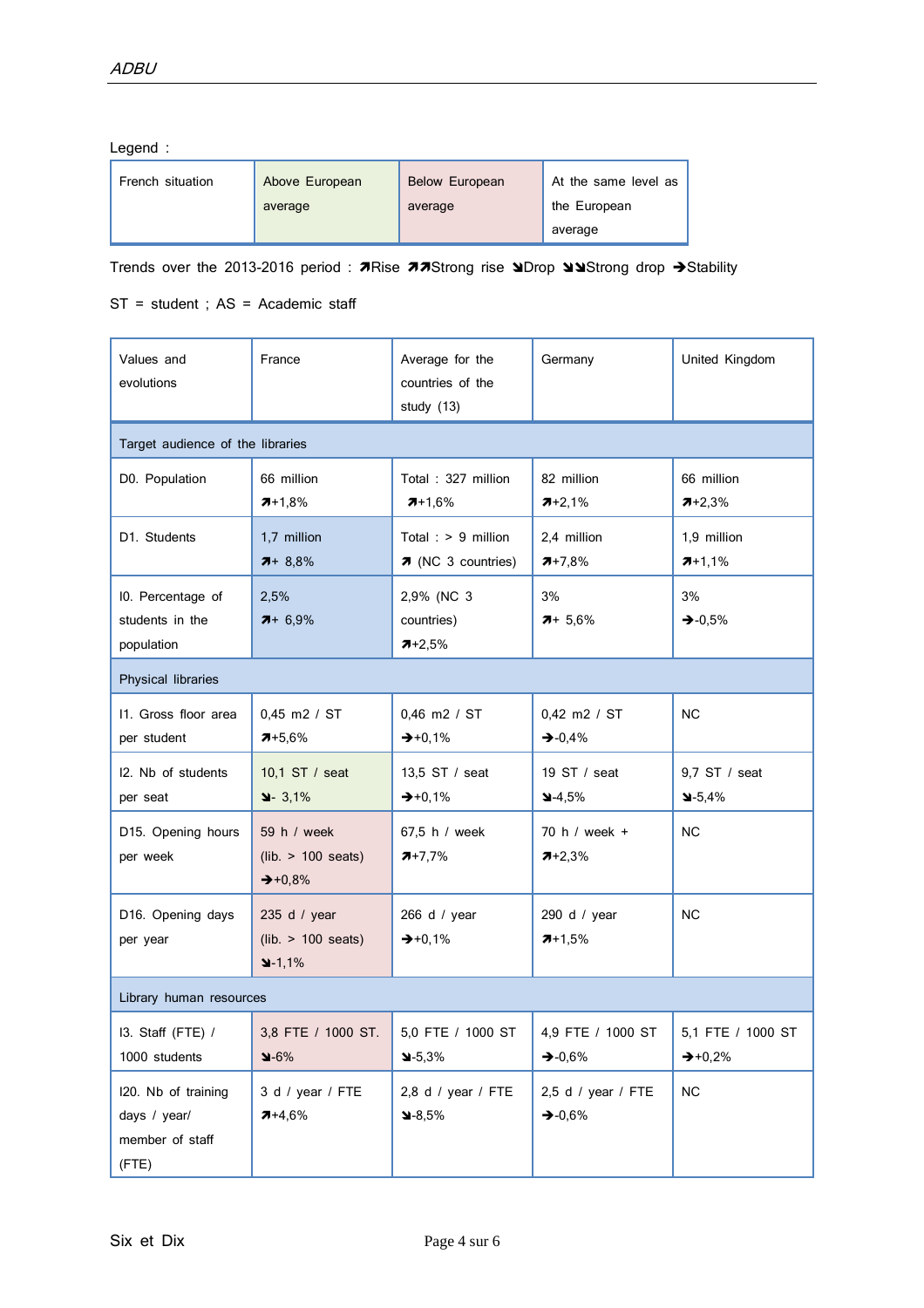| Values and<br>evolutions                                                  | France                                           | Average for the<br>countries of the<br>study (13)  | Germany                                         | United Kingdom                                     |
|---------------------------------------------------------------------------|--------------------------------------------------|----------------------------------------------------|-------------------------------------------------|----------------------------------------------------|
| Library expenditure                                                       |                                                  |                                                    |                                                 |                                                    |
| 113. Total<br>expenditure /<br>student                                    | 272 $\epsilon$ / ST<br>$9 - 5,3%$                | 503 $\epsilon$ / ST<br>$7+1,3$ (except CH)         | 403 € / ST<br>$3 - 1,1%$                        | 450 € / ST<br>$7 + 3,7%$                           |
| 116 Staff expenditure<br>/ student                                        | 178 € / ST<br>$4-4,2%$                           | 232 €/ ST<br>$\rightarrow$ -0,7% (except<br>CH)    | 230 € / ST<br>$\rightarrow +0.3%$               | 202 € / ST<br>$7+2.7%$                             |
| 117. Information<br>expenditure per FTE<br>user (ST+AS)                   | 62 € / (ST + AS)<br>$4-5%$                       | 138 $E / (ST + AS)$<br><b>7710%</b> (except<br>CH) | 127 € / (ST + AS)<br>$-2,4%$                    | 175 $€$ / (ST + AS)<br>$7 + 5.4%$                  |
| 118. % Information<br>expenditure / total<br>expenditure                  | 24%<br>→                                         | 31%<br>$-2,2%$                                     | 33%<br>$-1,2%$                                  | 42%<br>$7+2%$                                      |
| 125. Information<br>expenditure / library<br>staff expenditure            | 0,37<br>$-1,2%$                                  | 0,61<br>$7 + 6%$                                   | 0,58<br>$-2,6%$                                 | 0,94<br>$7 + 3%$                                   |
| 119. % Information<br>expenditure for<br>electronic resources             | 62%<br>$77+17%$                                  | 73%<br>$77+10,3%$                                  | 59%<br>$77+28,2%$                               | <b>NC</b>                                          |
| I21. % Budgets<br>excluding institutions<br>or Ministry                   | 5,6%<br>$\div 0.3\%$                             | 15%<br>$-0.7%$                                     | 8,7%<br>$3 - 7,7%$                              | 8%<br>$4-17,5%$                                    |
| Physical use                                                              |                                                  |                                                    |                                                 |                                                    |
| 14. Nb of visits /<br>year / student                                      | 38,5 visits / year /<br><b>ST</b><br>$-7,2%$     | 47,9 visits / year /<br>ST<br>$7+12,2%$            | 39,7 visits / year /<br><b>ST</b><br>$9 - 2,8%$ | 60,3 visits / year /<br><b>ST</b><br>$-1,4%$       |
| 18. Nb of physical<br>loans / year /<br>student                           | 6,5 loans / year /<br><b>ST</b><br>$44-12,6%$    | 11,6 loans / year /<br><b>ST</b><br>$44-16,1%$     | 13,7 loans / year /<br><b>ST</b><br>$44-19,6\%$ | 11,9 loans / year /<br><b>ST</b><br>$44-23,9%$     |
| Electronic use                                                            |                                                  |                                                    |                                                 |                                                    |
| 19. Article dowloads<br>from electronic<br>journals / year /<br>$(ST+AS)$ | 28,9 articles / year /<br>$(ST+AS)$<br>$7 + 23%$ | 70,7 articles / year /<br>$(ST+AS)$<br>$77+16,7%$  | 30,6 articles / year /<br>$(ST+AS)$<br>$77+29%$ | 116,5 articles / year<br>$/$ (ST+AS)<br>$77+10,8%$ |